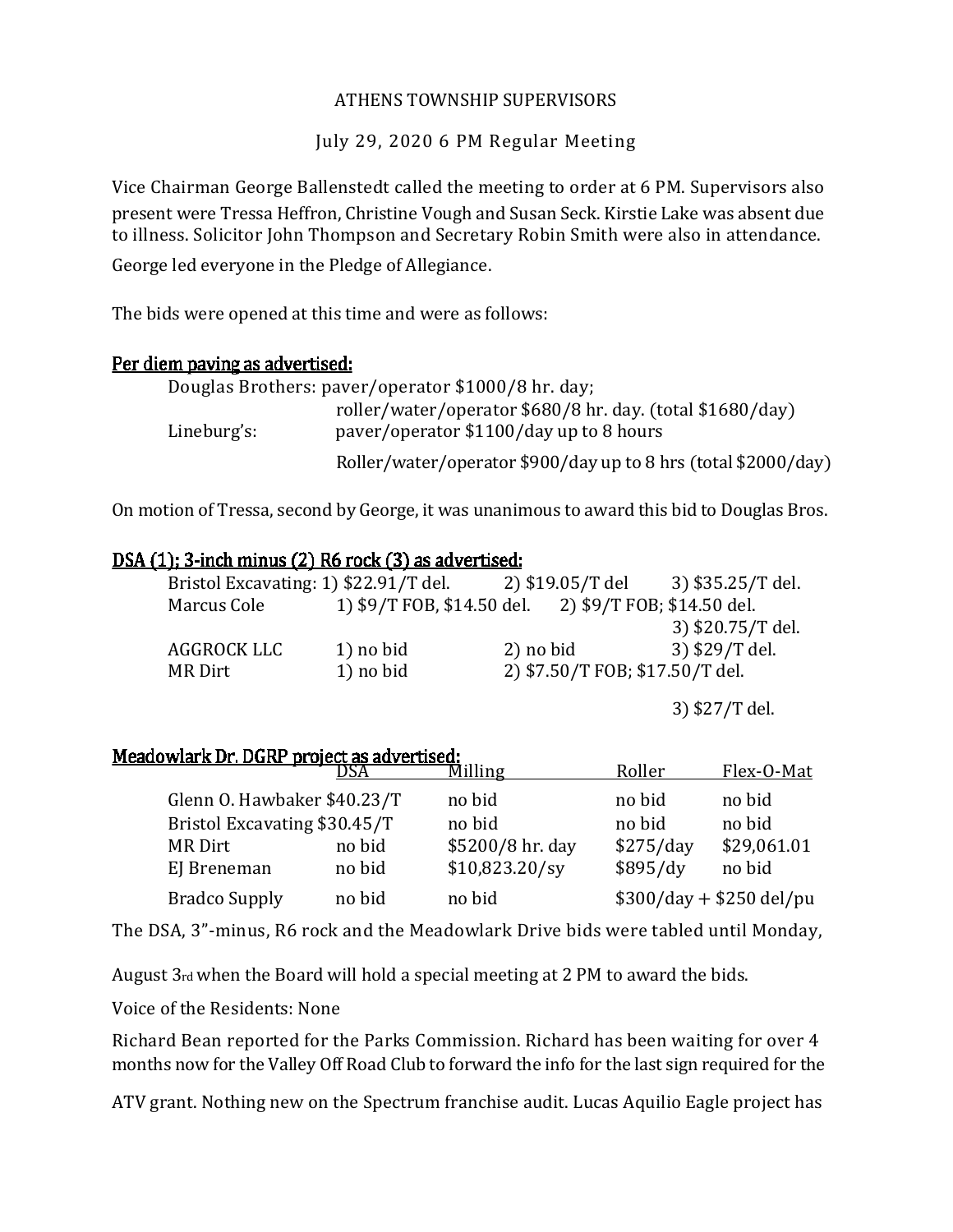Page Two Athens Township Supervisors July 29, 2020

been approved by the council to build 6 picnic tables for Round Top. Secrist Lumber gave

the park 50% off the total cost of the oak lumber. Loan for the park expansion stands at \$105,880. The school district has not been able to walk the Dunkley Hill property yet. The the township share being \$33,750. This is for the paving of Round Top Road within the Park.

On motion of George, second by Tressa, it was unanimous to adopt RESOLUTION 2020-11 to<br>have Robin pay the \$100 application fee for the grant and designate Kirstie or Robin as signatories for any grant paperwork. On motion of George, second by Christine, it was

unanimous to designate \$33,750 from Act 13 funds for the township share of the project. Richard said they are also looking for someone to draw up plans for the observation deck at

Discussion was held on the possible acquisition of the North Branch Canal weigh lock property owned by Robert Blanchard. George will reach out to the County Commissioners

again and the Board will attend the Park Commission meeting on August 24<sup>t</sup> <sup>h</sup> at 7 PM to discuss this further. Richard will contact Roberta and Robin will advertise the meeting for the Supervisors' attendance. John Thompson will also attend.

On motion of Tressa, second by Susan, it passed to ratify the renewal of our Emergency Declaration from July 1st through August 4, 2020. Christine voted no on the last 2 weeks.

# On motion of George and by Christine, it was unanimous to accept the offer of Rogers

him for volunteering to do this!

On motion of George, second by Tressa, it was unanimous to approve the junkyard

inspections for this year, and to change the licensing date from July  $1<sub>st</sub>$  through June  $30<sub>th</sub>$  to September 1st through August  $31$ st to allow for inspections after the wet spring/early summer. John Thompson will need to update our ordinance for this.

Susan presented her paving projects for this year. She is looking to pave Sunnyfield Drive up

to Murphy Road; needs to finish Vetter Road, and do per diem paving on sections of Shepard Road, Murray Creek Road; do the FEMA projects, and the Meadowlark Drive DGRP project. Discussion was held. On motion of Christine, second by George, it was unanimous to approve

the paving projects; to reserve \$175,000 of our Act 13 funds for these projects; and to bid out the Murphy Road FEMA repairs for our August meeting.

Susan advised the Board that Aqua has changed their Phase II plan for King Road and is now

access where they will cross over. They will repave that portion of King Road from white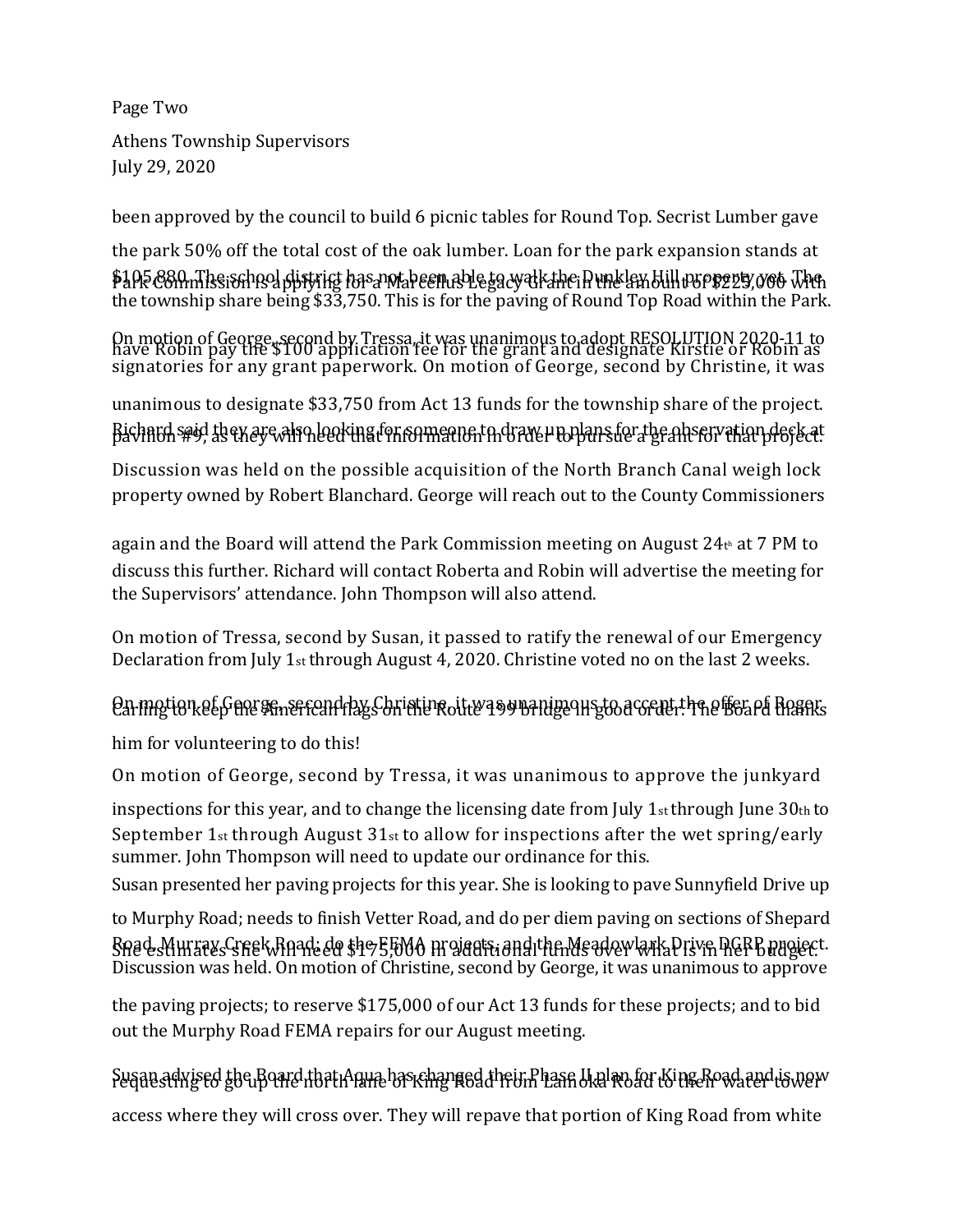line to white line (not the shoulders). Phase I they will proceed as previously agreed upon.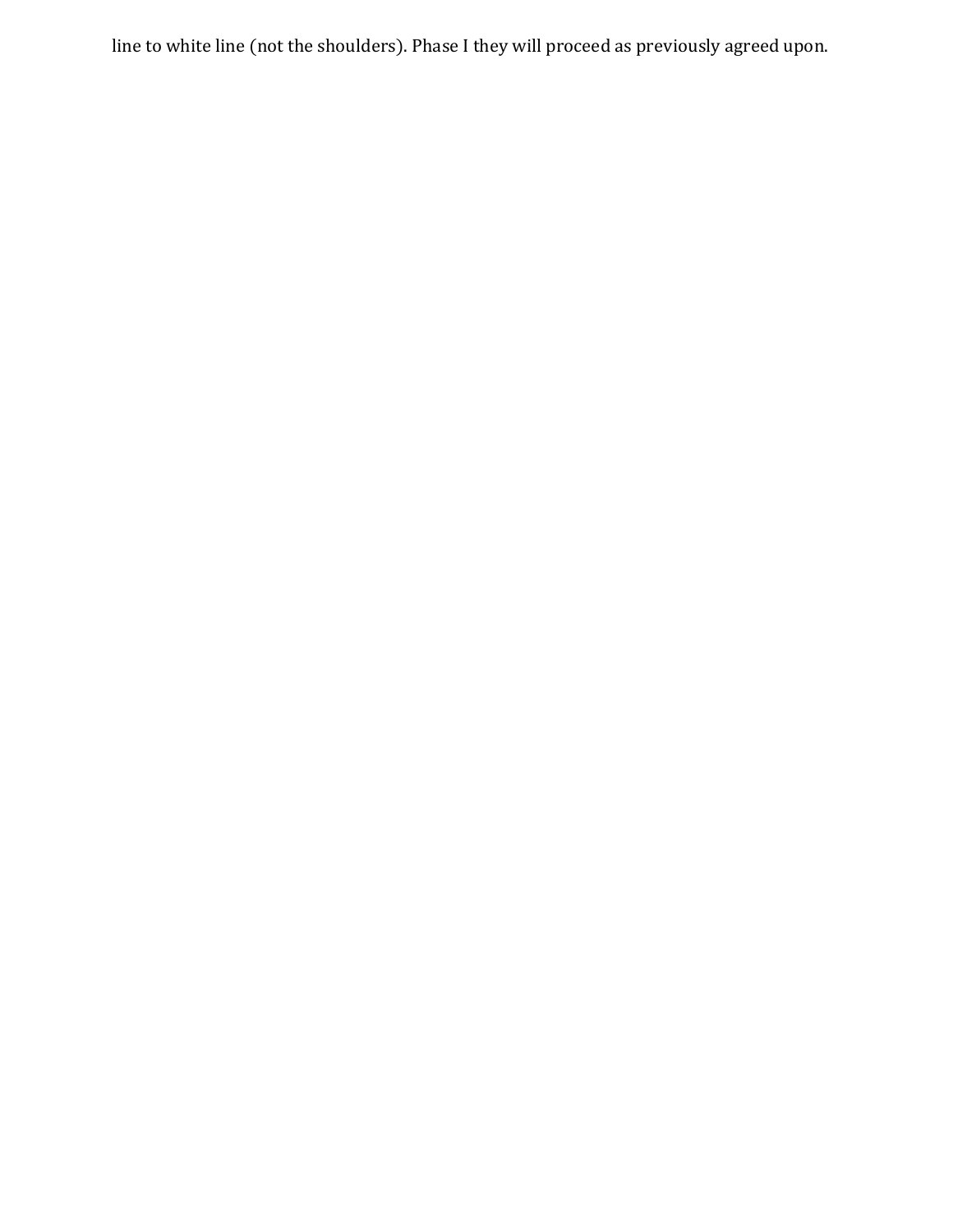Page Three Athens Township Supervisors

July 29, 2020

On motion of Tressa, second by George, it was unanimous to have Susan issue the highway

occupancy permit as described for both phases.

Susan is still securing a third quote for the Queen Esther ditch work. On motion of Tressa,

second by Susan, it was unanimous to table any action until our August  $3r_d$  special meeting to allow Susan time to get a third quote.

Discussion was held on the antiskid bid. Susan would like to use #8 stone instead of antiskid, which is something our Municipal Services rep told her a lot of townships are doing now. Christine had been concerned that we would be using a subpar product. She didn't disagree with using stone, just with not using state approved material. Susan said our roads end up with a lot of sand after the winter and using the stone may help to alleviate some of that.

Susan will get a spec ready for the #8 stone so Robin can bid this for our August meeting.

On motion of Susan, second by Tressa, it was unanimous to pay the monthly bills as presented. A complete listing of revenues and expenditures is on file in the office of the

Treasurer.

On motion of Tressa, second by George, it was unanimous to approve the minutes of June 24 and July 6, 2020.

On motion of Susan, second by Tressa, it passed to approve the minutes of July 28, 2020.

George abstained because he was not in attendance.

On motion of Tressa, second by Christine, it was unanimous to accept the monthly reports as submitted.

Correspondence/Information was as listed in the meeting agenda.

On motion of Christine, second by George, it was unanimous to have Robin get prices on a

podium for our EOC, to be paid for out of our building maintenance funds.

Vice Chairman Ballenstedt took the Board into executive session at 7:46 PM for personnel

and pending litigation. The regular meeting reconvened at 8:26 PM.

On motion of Tressa, second by Susan, it was unanimous to hire Dalton Spencer as a parttime police officer at the current rate of pay for part-time officers, contingent upon receipt of an email from Chief Roger Clink stating all his clearances have been received; contingent upon all his employment paperwork being completed with Ruth; and his being sworn in and

taking his Oath of Office.